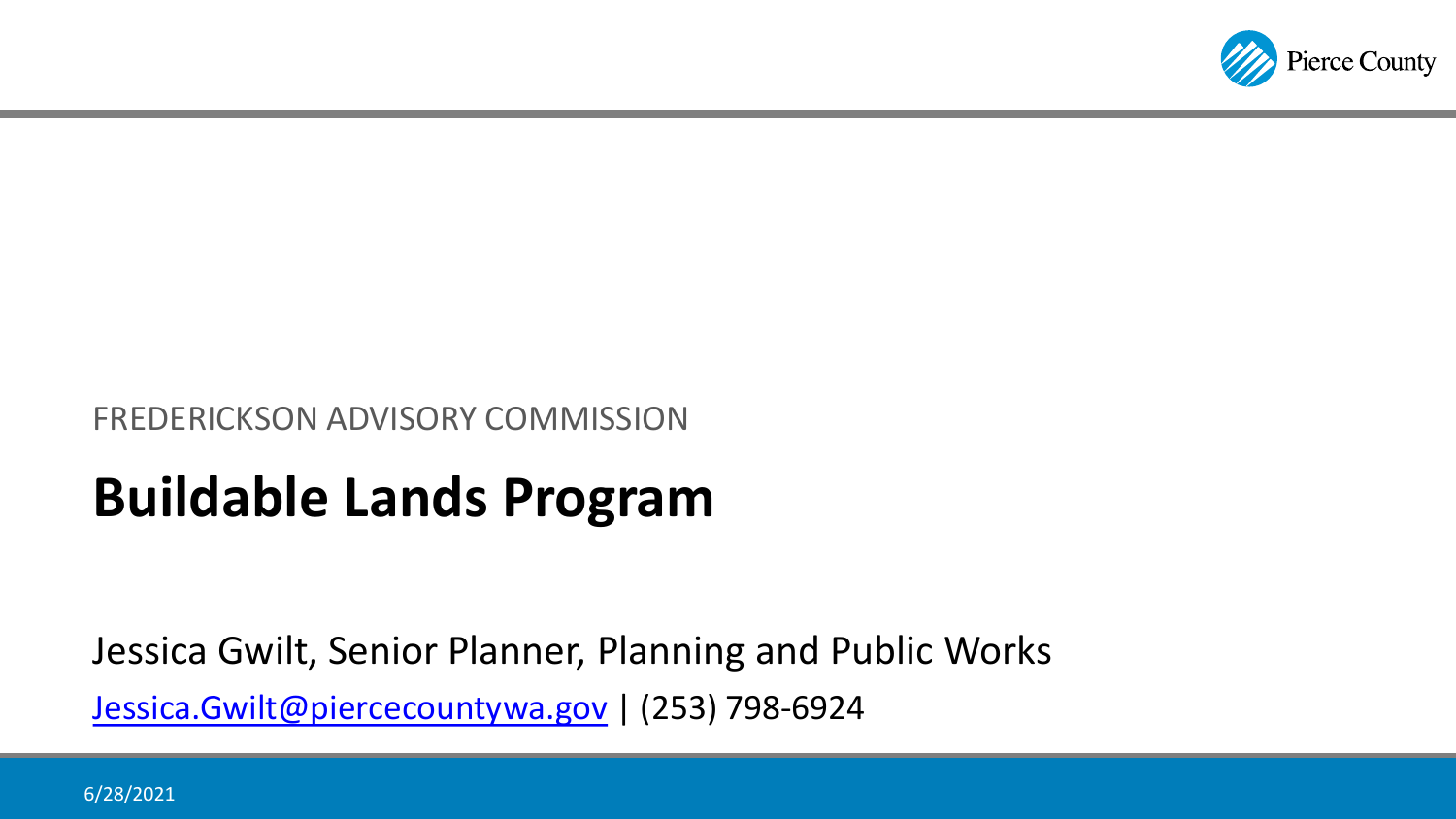# **Presentation Outline**



- Buildable Lands Overview
	- Purpose and Growth Management Act (GMA) Requirements
	- Coordination and Report Development
- Buildable Lands Methodology
	- Inventory and Capacity Analysis
	- Consistency Analysis and Reasonable Measures
- Related Projects Growth Target Allocation
- 2021 Buildable Lands Report Next Steps

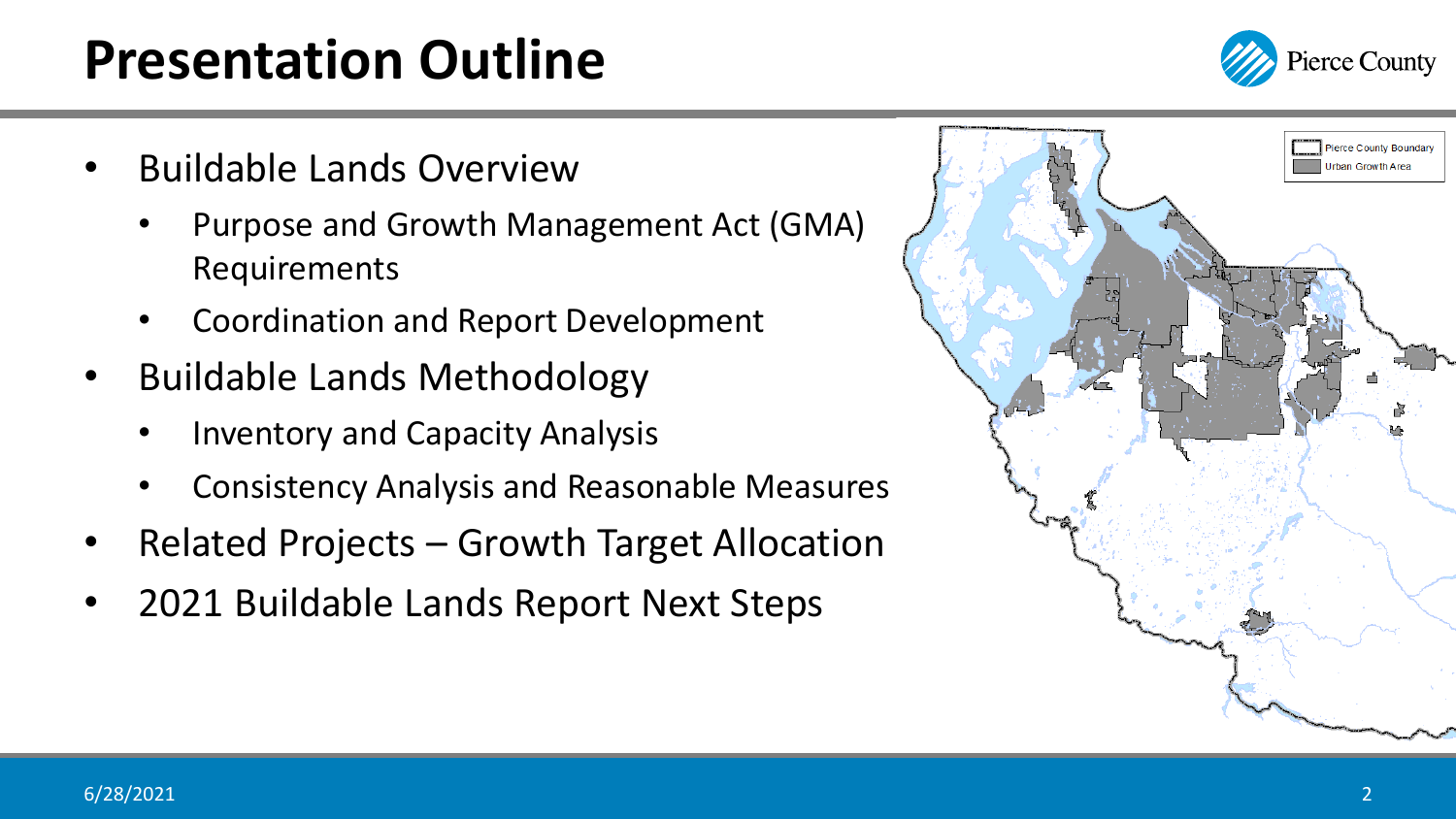## **Purpose and GMA Requirements**



Monitor: are jurisdictions achieving planned urban densities?

#### • Collect permit data

• Compare data to comprehensive plan/zoning code

Report: is there suitable land in the UGA to accommodate 20-year housing and employment targets?

- Develop assumptions based on permit data
- Assess/categorize land in inventory
- Use inventory to calculate capacity

Identify reasonable measures to reconcile differences between:

- Growth assumptions/plans and actual development patterns
- Capacity of land suitable for development and 20-year housing and employment growth targets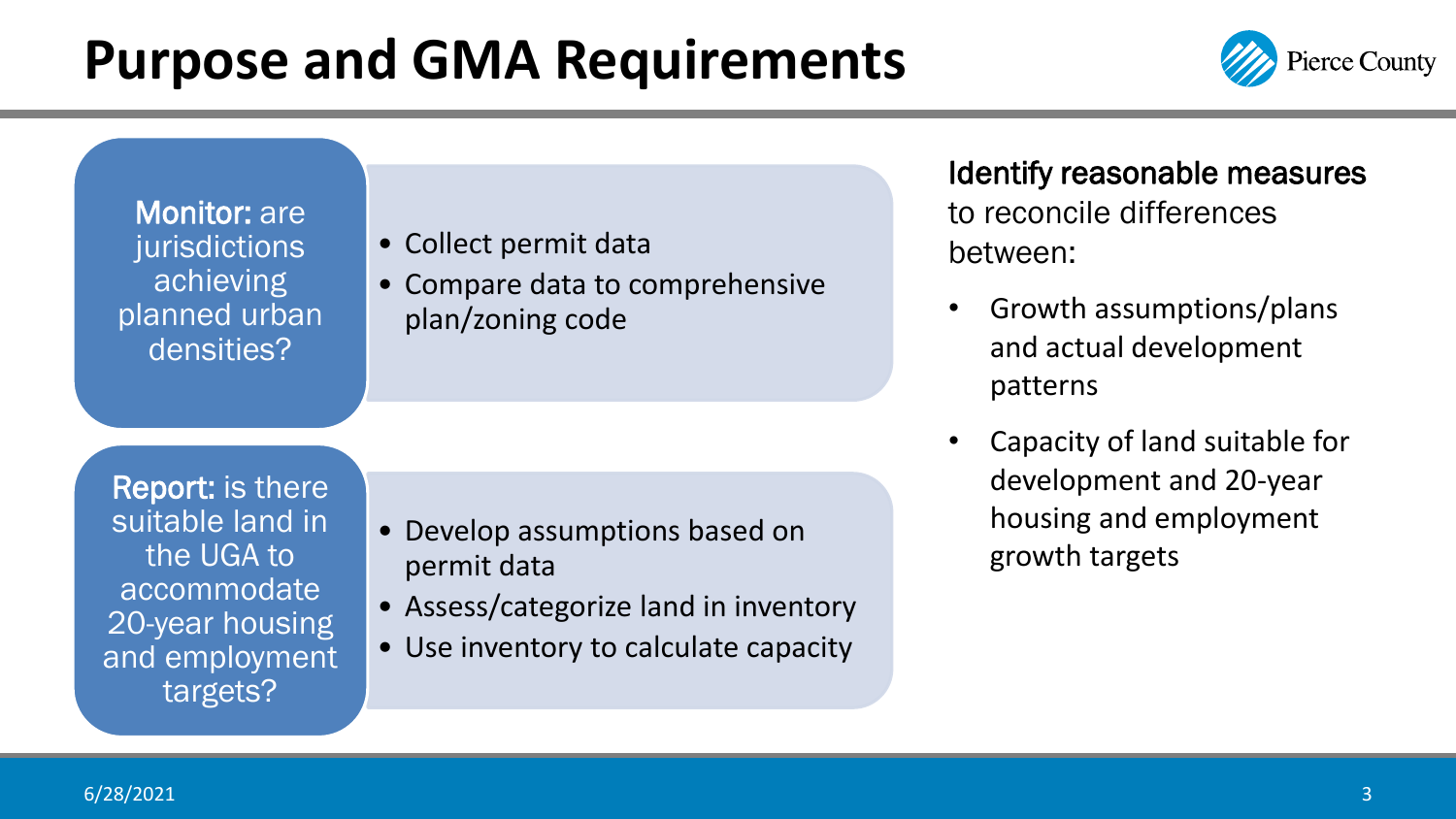## **Coordination and Report Development**



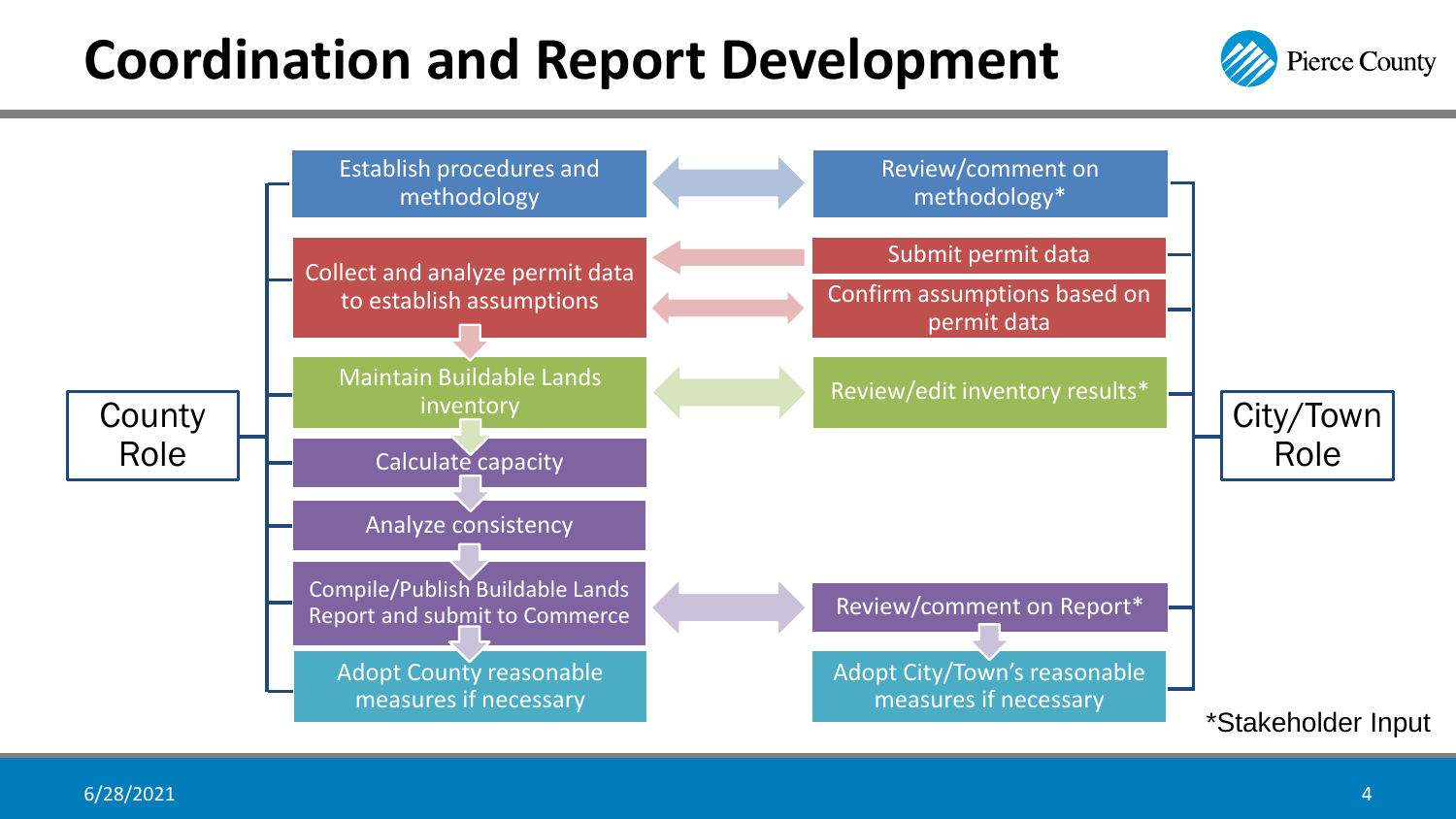# **Inventory and Capacity Analysis**



Inventory categories:

- Vacant (subdividable)
- Vacant (single unit)
- Underutilized
- Undevelopable
- Built out

Capacity analysis process:

- Summarize land by zone/category
- Account for infrastructure gaps
- Split mixed use zones by housing and employment calculation tables
- Apply deductions and market factor
- Multiply by assumed density
- Factor in pipeline, vacant single units
- Deduct displaced units/jobs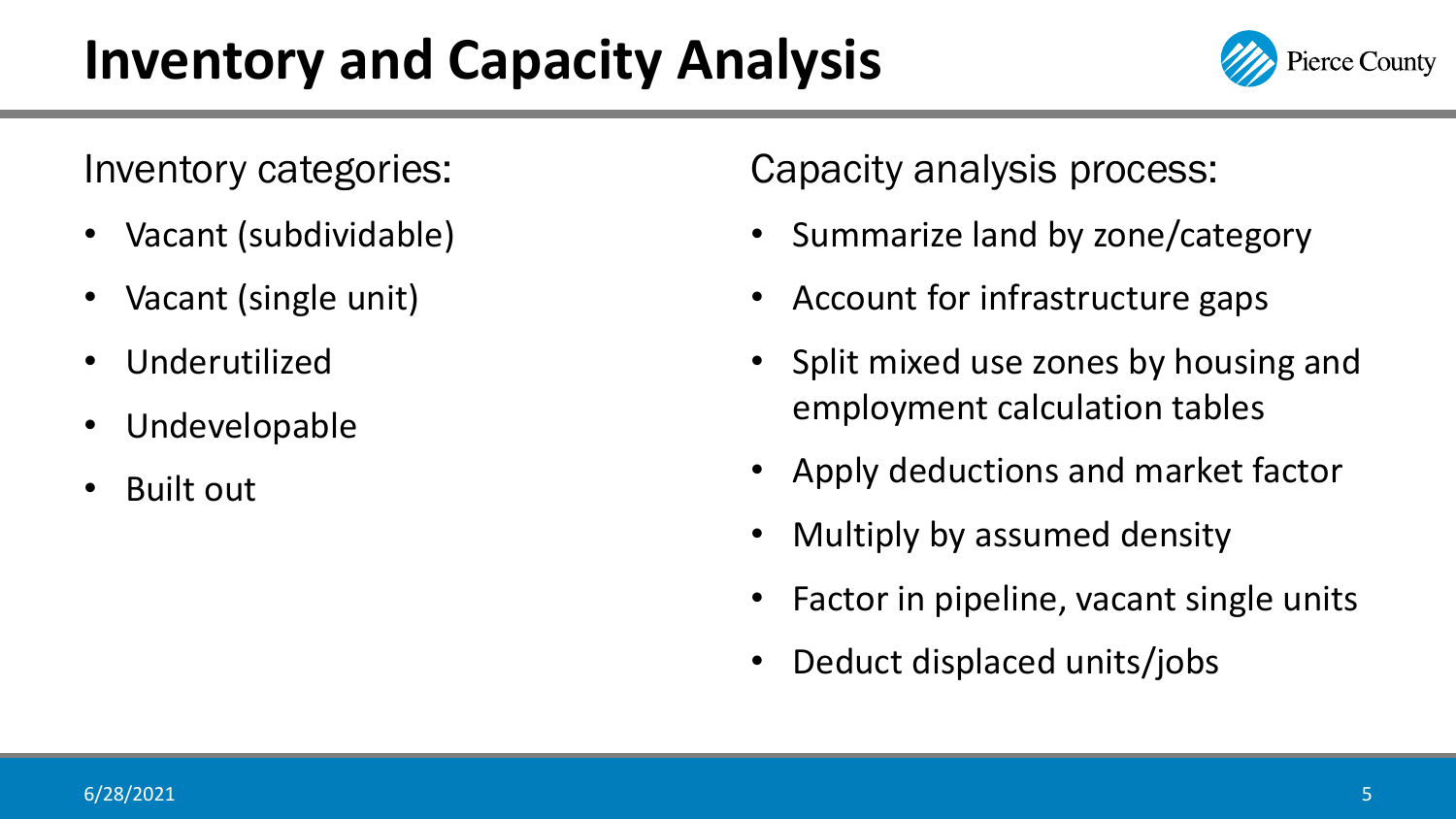### **Consistency Analysis and Reasonable Measures**





If inconsistent, consider reasonable measures to correct inconsistencies:

- Rezone land
- Regulatory changes
	- Permitted uses
	- Density
	- Height
	- Parking
	- Lot size and setbacks
	- Density calculation
- Incentives
- Other applicable policy or regulatory adjustments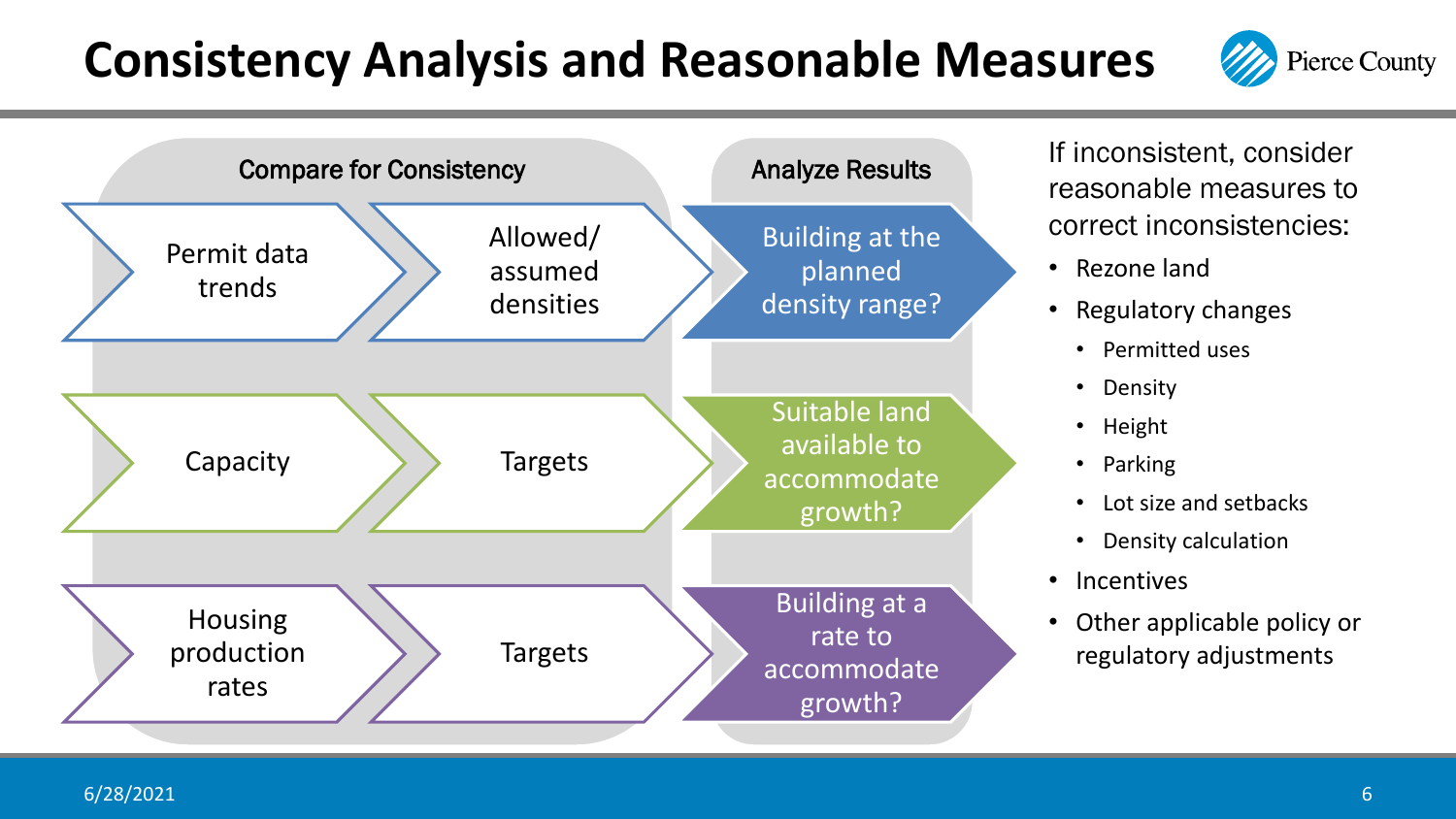### **Related Projects – Growth Target Allocation**



**Pierce County**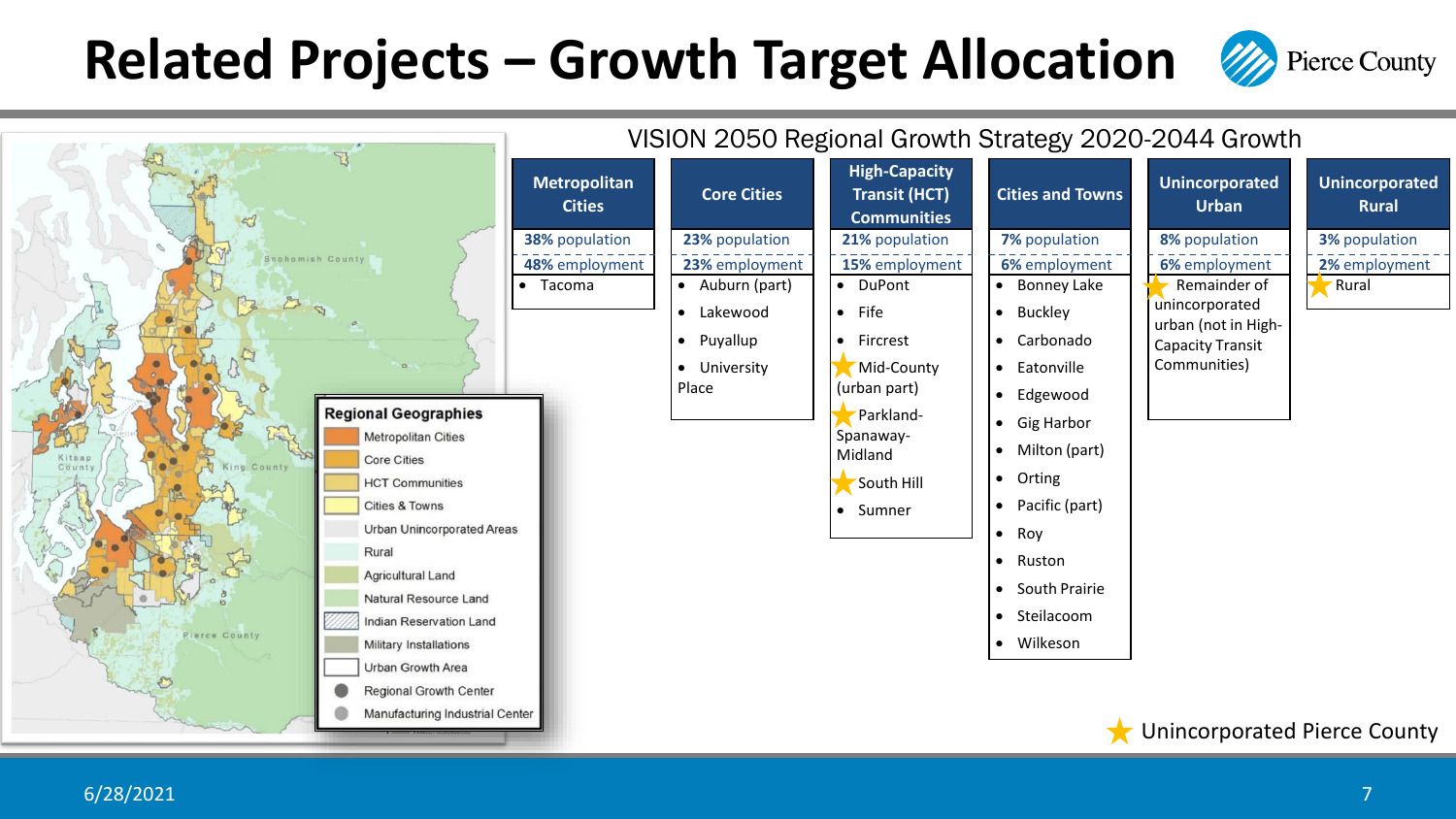### **2021 Buildable Lands Report Next Steps**



Deliverables available for review/comment/edits: (adjusted)

### April

- Development Trends
- Assumptions

#### **May**

- Inventory
- Capacity
- Each jurisdiction's report sections

#### June

- Preliminary consistency analysis
- Full report
- Draft report due 6/30

#### July

- Further review and finalization
- Final report estimated by 7/30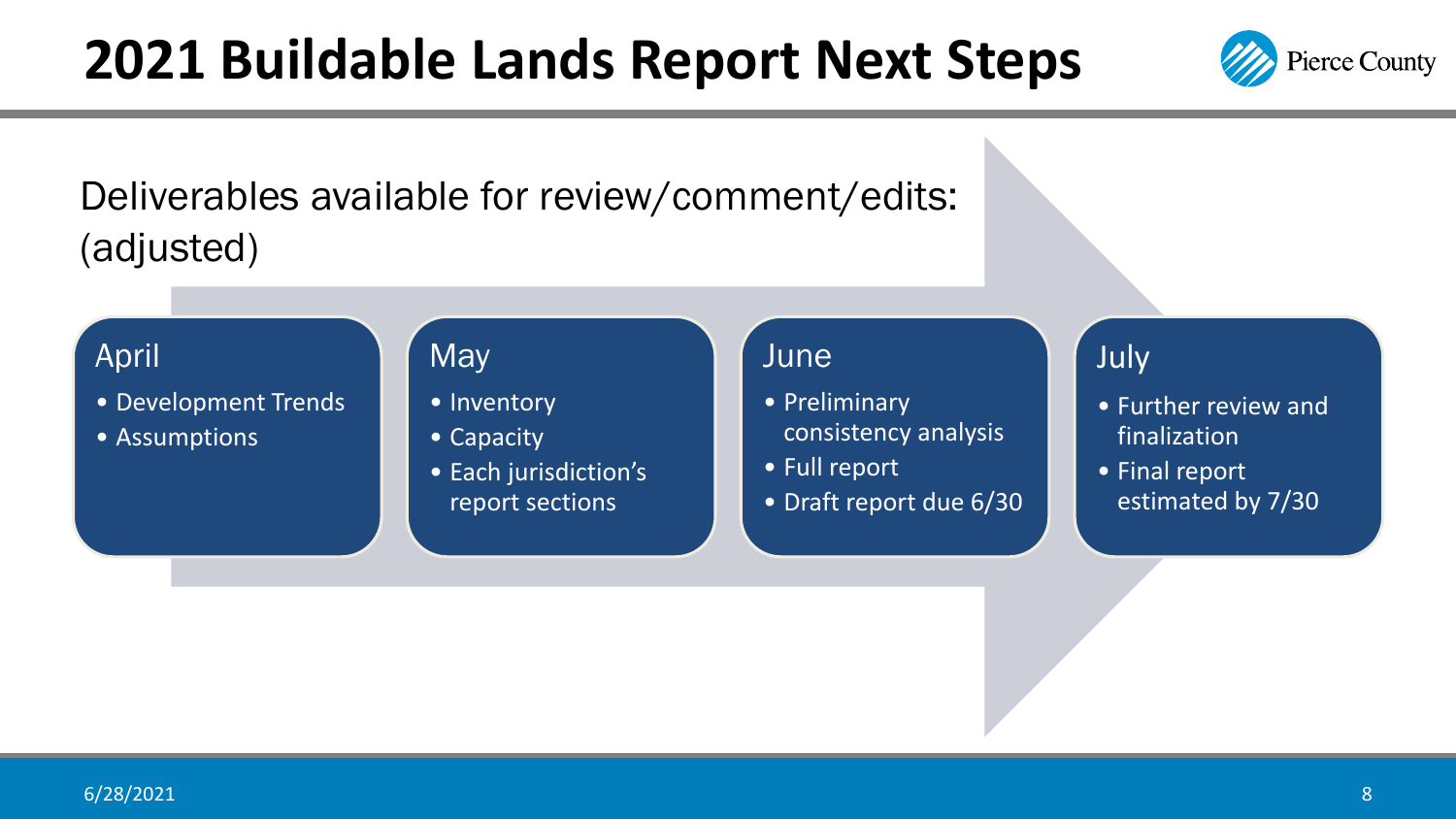# **Materials for Review**



- [Buildable Lands Webpage](https://www.piercecountywa.gov/923/Buildable-Lands)
	- [Informational Storymap](https://storymaps.arcgis.com/stories/8aa3e24cad68467a8ef8344c0e512bb8)
	- [DRAFT Buildable Lands Report](https://www.piercecountywa.gov/DocumentCenter/View/105705/DRAFT-Buildable-Lands-Report-FOR-REVIEW-692021)
	- [DRAFT Buildable Lands Inventory](https://piercecowa.maps.arcgis.com/apps/webappviewer/index.html?id=f662a8103cd3441bb169e013c03c4fef)
	- [DRAFT Permit Data, Trend Summaries, and Capacity Calculations](https://www.piercecountywa.gov/DocumentCenter/View/105636/01-DRAFT-Permit-Data-Trends-and-Capacity-Calculation-Workbook-All-Jurisdictions-updated-692021) (large download)
	- [Feedback Form](https://arcg.is/005ejP)
	- [Presentations and Informational Materials](https://www.piercecountywa.gov/DocumentCenter/Index/4726)
	- Other source documents